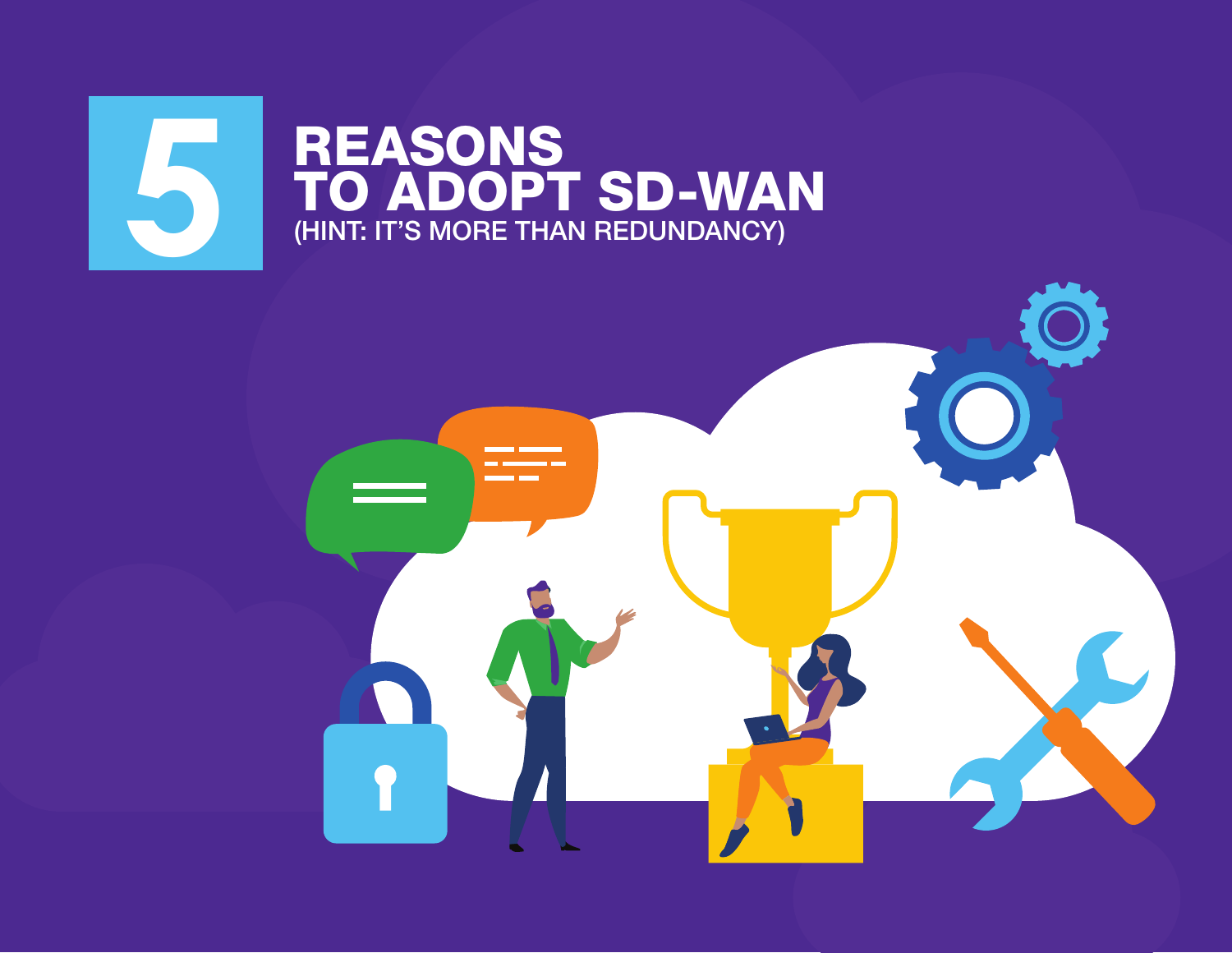# MORE THAN REDUNDANCY

Telecom and IT pros will tell you that they've never seen a networking product's adoption skyrocket at the rate of software-defined wide area networking (SD-WAN), and it's not hard to see why. This "virtual WAN" architecture not only pulls off that rarest of feats by dramatically increasing quality while reducing costs, it delivers unprecedented flexibility to firms large and small.

There are many reasons to adopt SD-WAN, and many creative use cases have been developed from its adoption — so much so that entire conferences have emerged that are devoted to just this single service. But beneath all the hype surrounding SD-WAN innovation lay five straightforward benefits that all businesses should take seriously.



**READ ON to Learn 5 Reasons to Adopt SD-WAN** 

## $AVEGA*$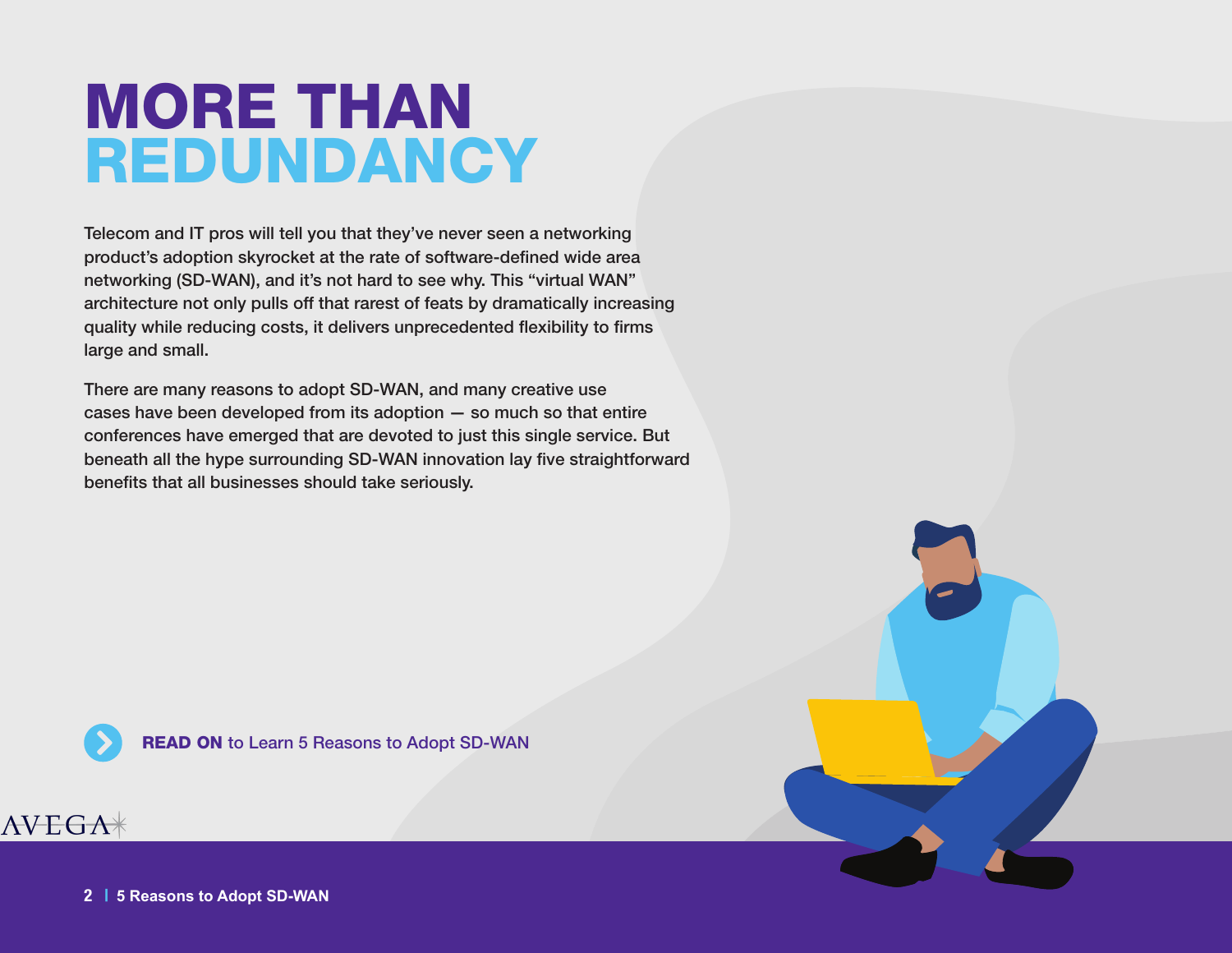**REDUNDANCY<br>AND OPTIMIZATION REASON** 

We often hear that SD-WAN is much more than a redundancy solution. That's true, but what a powerful redundancy solution it is.

- **With SD-WAN, you can manage multiple data** connections from a single interface and optimize them for peak performance, reducing your dependence on any single provider and leveraging lower-cost connections to deliver higher-quality service.
- > The ability for SD-WAN solutions to automatically crank up low-cost backup connections when primary service outages occur is a key element in evolving business backup and recovery plans toward business continuity plans. After all, it's better to avoid downtime altogether.

### $\triangle VEGA\ast$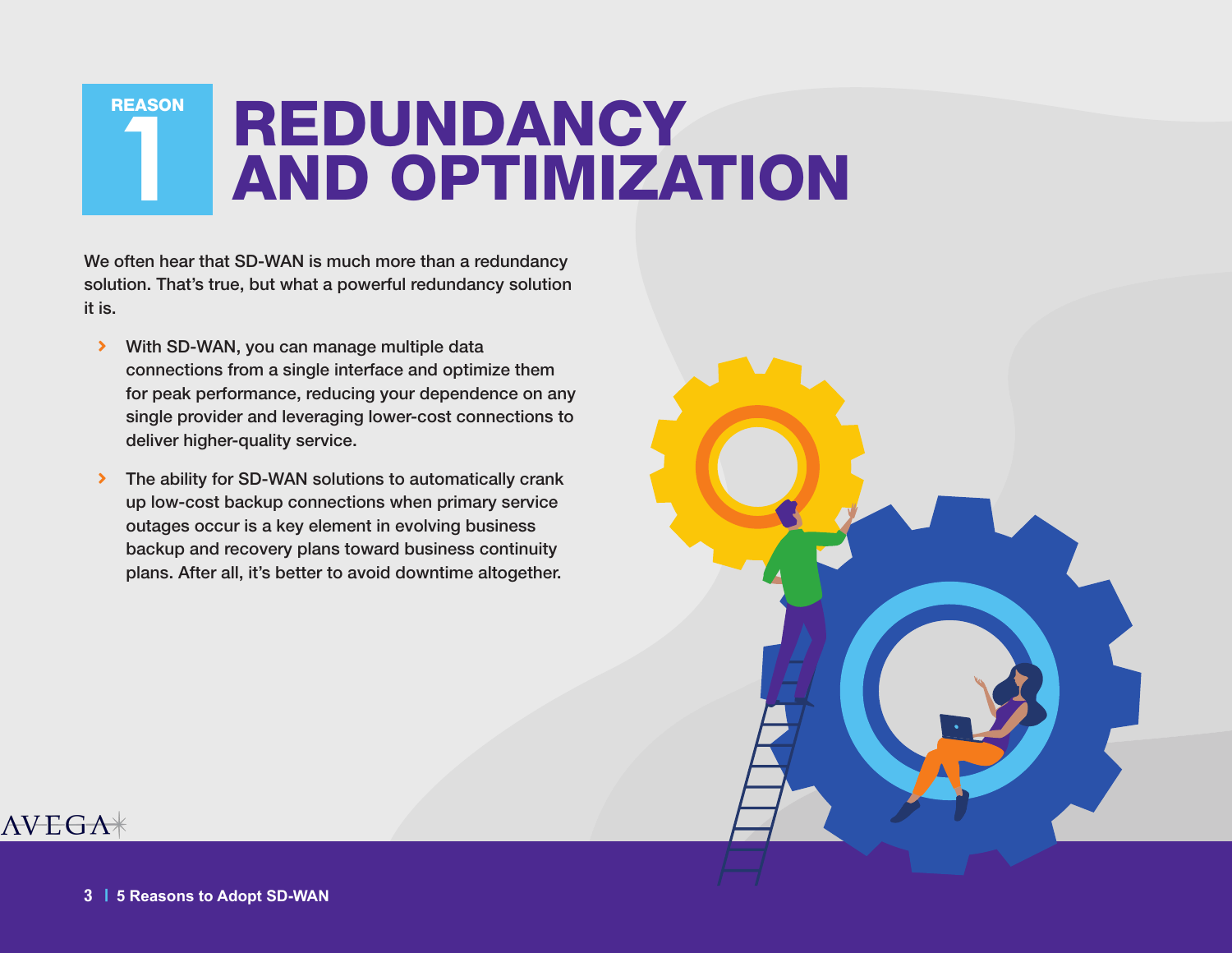

In telecom terms, SD-WAN is like Google's translator on steroids. It floats on top of your entire infrastructure and can manage any transport protocol— 4G (3G for that matter!), 5G, LTE, MPLS, Ethernet, Wi-Fi, Serial—you name it.

This incredible flexibility ensures that SD-WAN is instantly accretive to your network and solutions no matter what you've already deployed.

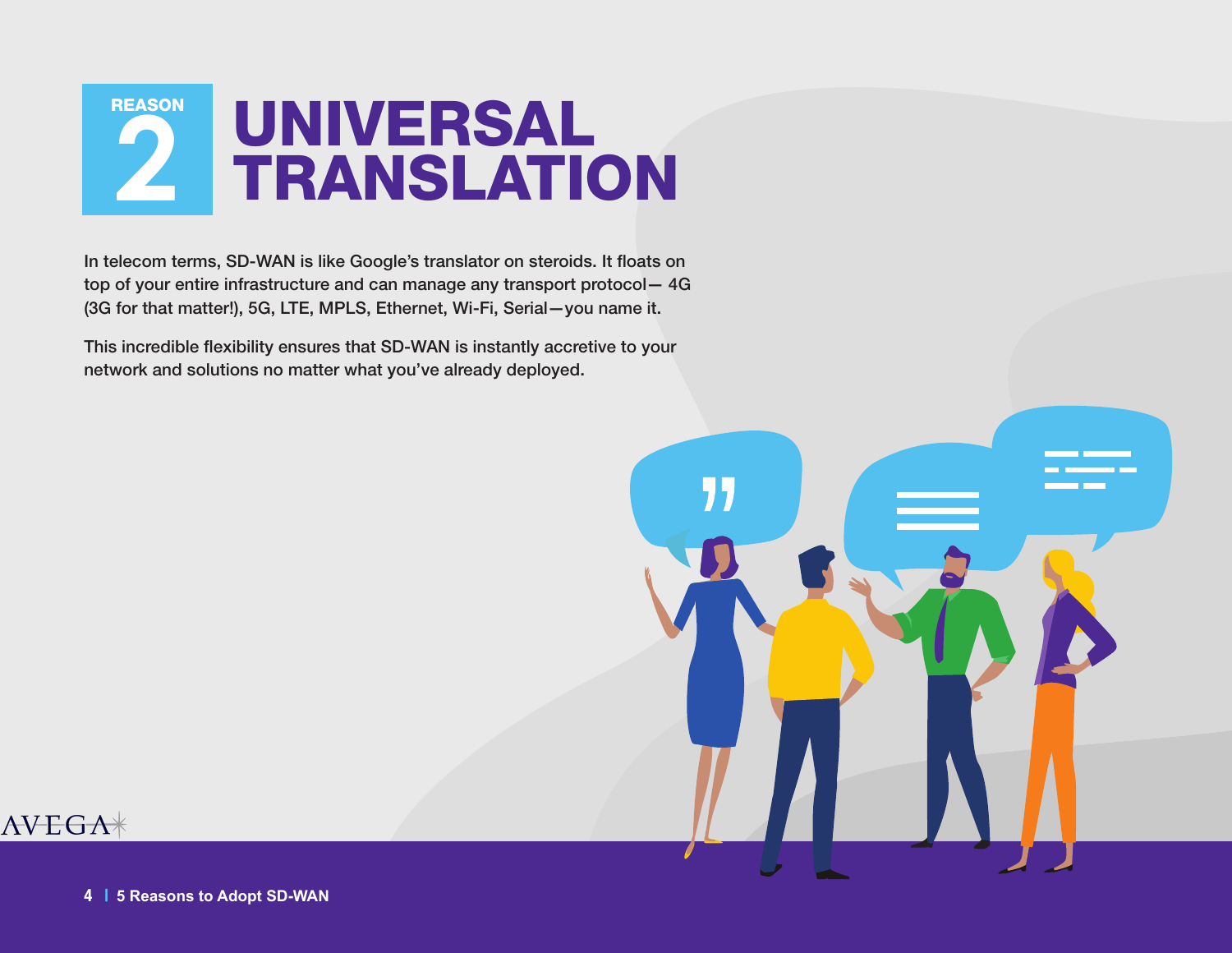# BUILT FOR **3** THE CLOUD **REASON**

Traditional WAN architectures did the best job possible when networks and applications were universally hosted on your premises. But in today's cloud-driven world, traditional backhaul requirements and susceptibility to device failures are an impediment. We all know people who rave about how much better (and faster!) their apps run from home or when they're traveling—that's due to the built-in latency that comes when businesses force-fit yesterday's networking technology for today's networking needs.

SD-WAN emerged as cloud adoption was on the rise and is more directly connected to the Internet and cloud applications, delivering truly fast and reliable, redundant connections. Don't take our word for it  $-$  just look at how aggressive provider service level agreements (SLAs) become when they're paired with SD-WAN connectivity. It's a game-changer.

## $\triangle VEGA\ast$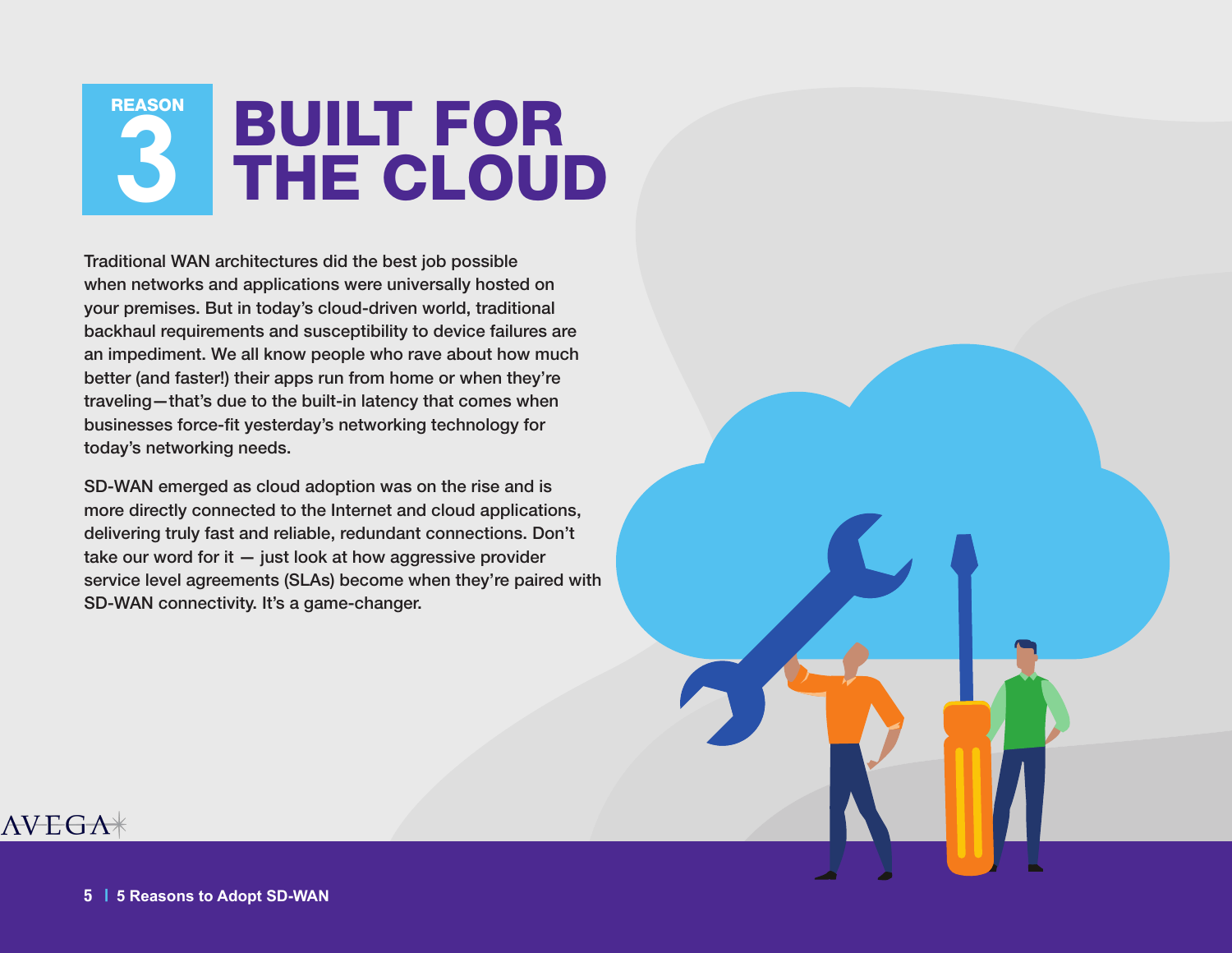

Nothing keeps business managers, entrepreneurs and IT executives up at night more than security concerns. Ransomware attacks, data breaches and cybertheft are rampant and affect businesses of all sizes.

SD-WAN is more secure than traditional WANs right out the gate, most solutions come with extra security built in, and the best solutions integrate and interoperate with leading cloud and enterprise security platforms.

We can help you find the right SD-WAN solution for your security platform. (And if you don't have a security platform, we can find you an affordable solution that will help you rest easier at night!)

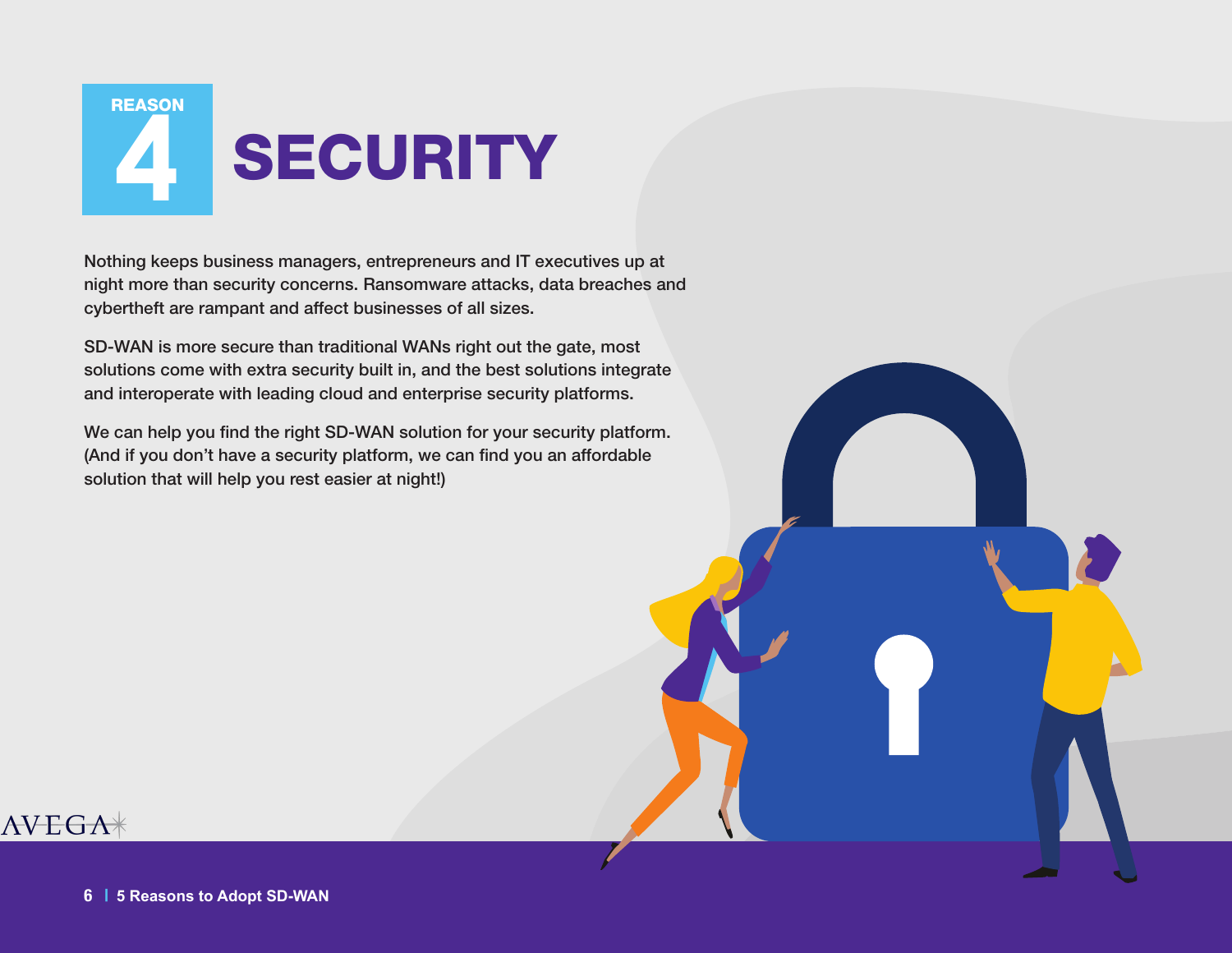

As a product, SD-WAN has "crossed the chasm" into mainstream business adoption. This means that all of the benefits above, among many others, are becoming known to your competitors.

There's still time to gain an edge by deploying more cost-effective solutions with redundancy that also could keep your business humming while a network outage, natural or manmade disaster takes down your competitors.

But given the incredible uptick in SD-WAN use, the larger risk at this point is falling behind your competitors by unnecessarily shouldering higher cost structures, lower QoS and higher risk of catastrophic failure.



### $\triangle VEGA\ast$